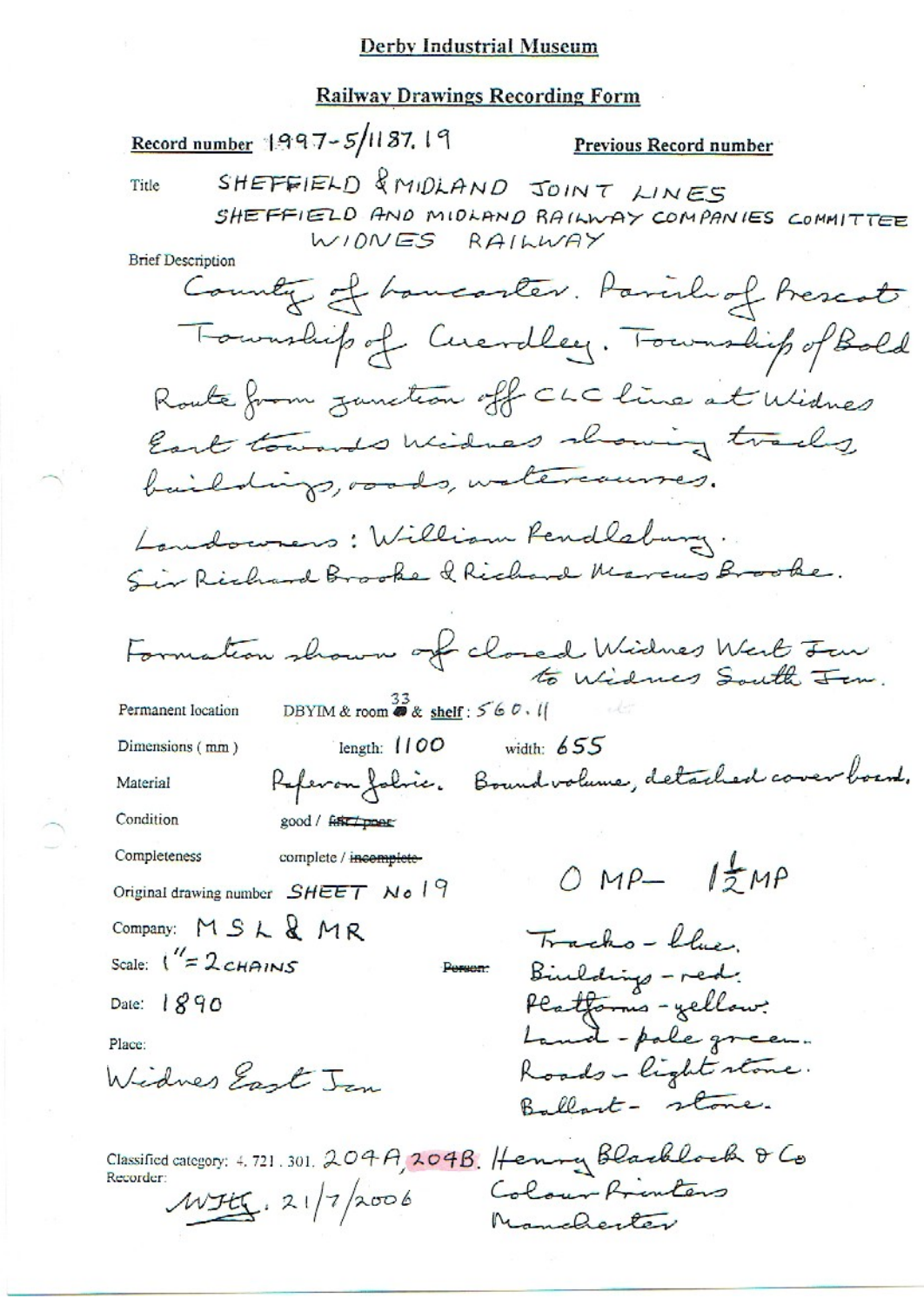### Railway Drawings Recording Form

Previous Record number MAP132/849

Title WONES RAILWAY  $\begin{pmatrix} C & R \\ M & R \end{pmatrix}$ **Brief Description** Plan of tracks at last Jen/ West Jen/ to Sullivans Crassing. Permanent location DBYIM & room 49 & shelf: 97 width:  $655$ Dimensions (mm) length:  $1620$ Francing folice Material Condition good / fair+poor Completeness complete / incomplete-Original drawing number Company: Scale:  $1'' = 2c$ HAINS

Person:

Date:

Place:

Interdues

Record number 1997-5/762

Classified category: 4, 721, 301,  $204A9226AB$ Recorder:  $MW\left|28\right|5/1999$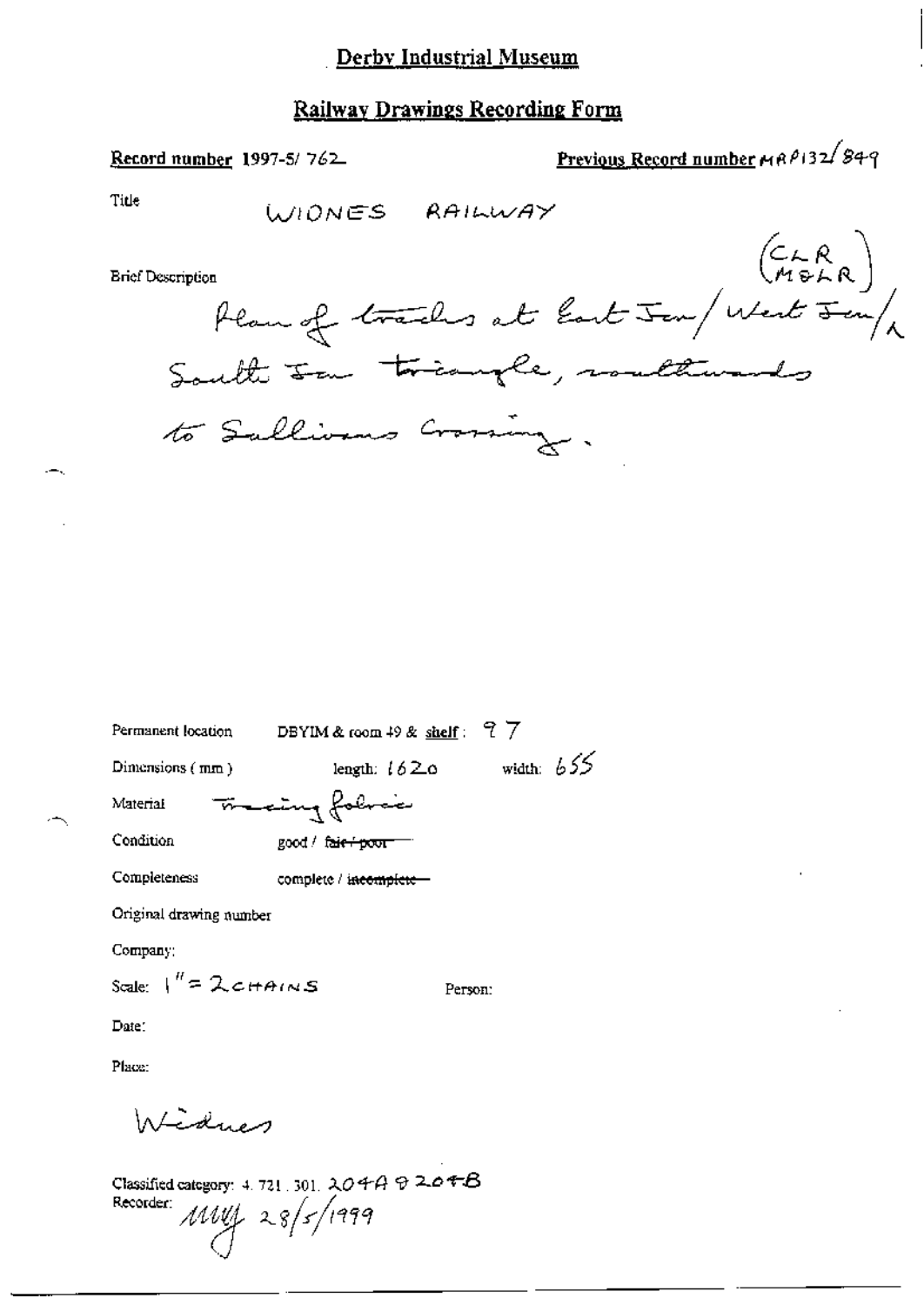#### **Railway Drawings Recording Form**

Previous Record number MAP132/804-Record number  $1997-5/718$ . SHEPFIELD AND MIDLAND RY

WIONES

PROPOSED ENGINE SHED AND SIDINGS

**Brief Description** 

Title



length:  $2600$  width:  $580$ 

Person:

Permanent location

DBYIM & room 49 & shelf:  $94-$ 

Dimensions (mm)

Material

Tracing folice good / fair-/ poor

Condition

Completeness complete / j<del>acomplete</del>

Original drawing number

Company: MR

Scale:  $1'' = 40$ Fance

Date:

Place:

Windmes

Classified category: 4, 721, 301,  $2.04A$ ,  $2.04B$ Recorder  $\mu$  $\mu$   $\alpha$   $\frac{1}{4}$   $\frac{1}{4}$   $\frac{1}{4}$   $\frac{1}{4}$   $\frac{1}{4}$   $\frac{1}{4}$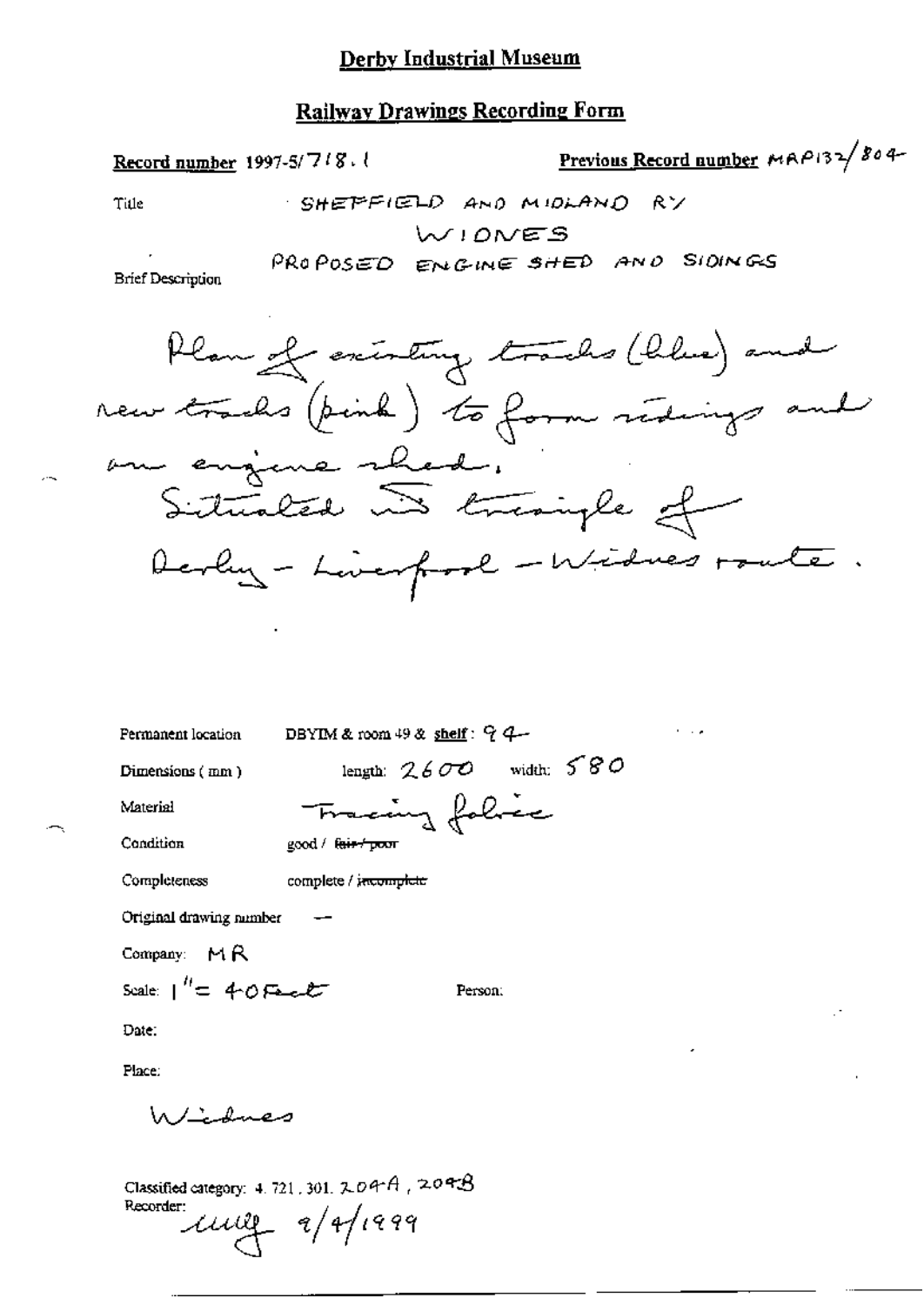### Railway Drawings Recording Form

Previous Record number  $MRP$  32/804 Record number 1997-5/718.2 Title

**Brief Description** 

DBYIM & room 49 & shelf:  $94-$ Permanent location  $\ddagger$ length:  $315$  width:  $190$ Dimensions (mm) Tracing folia Material Condition good / fair / poor --Completeness complete / incomplete Original drawing number -Company: Scale:  $\begin{pmatrix} 4 \\ 2 \\ 4 \end{pmatrix}$  + 0  $\vec{r}$  exact Person: Date: Place: Windner

Classified category: 4.721.301. 204A, 204B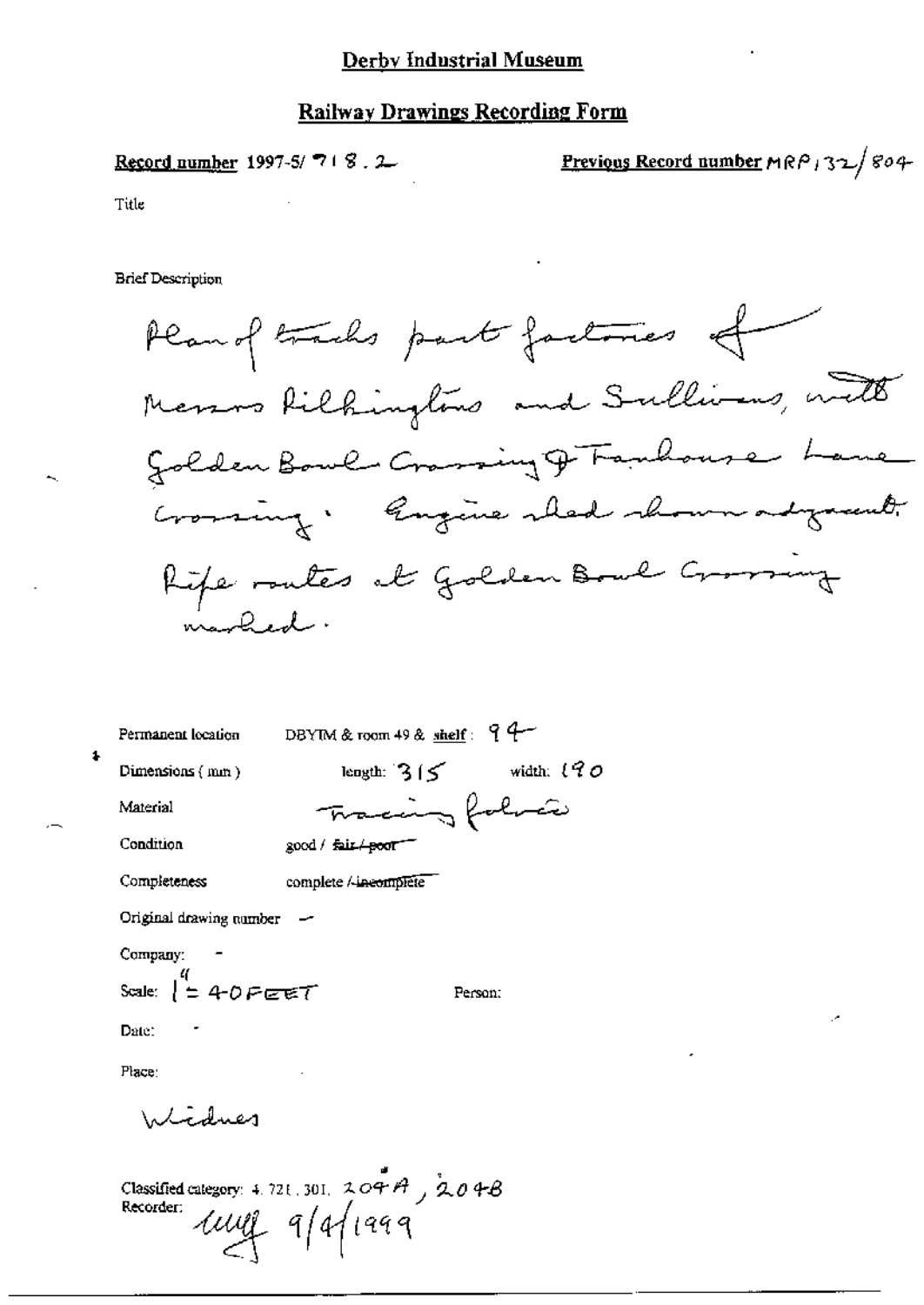## Railway Drawings Recording Form

1997-5/767<br>SHEFFIELO AND MIDLAND RY Record number 1997-5/767 Title WIDNES

**Brief Description** 

 $\sim$ 

| Permanent location                       | DBYIM & room 49 & shelf: $97$  |  |
|------------------------------------------|--------------------------------|--|
| Dimensions (mm)                          | length: $2815$<br>width: $365$ |  |
| Material                                 | Tracing follows                |  |
| Condition                                | good / fair <del>, poor</del>  |  |
| Completeness                             | complete / incomplete.         |  |
| Original drawing number                  | 6 28 ر                         |  |
| Company: * Sheffield & Midland           |                                |  |
| Scale: $1'' = 40$ PEET                   | Person:                        |  |
| Date: $\mathcal{Q}_t$ $\mathcal{L}$ 1875 |                                |  |

Place:

Widnes

Classified category: 4, 721, 301,  $\infty$  e  $\in$   $A^+$   $\sim$  e  $\in$   $G$ Recorder:

 $1001/28$ /1999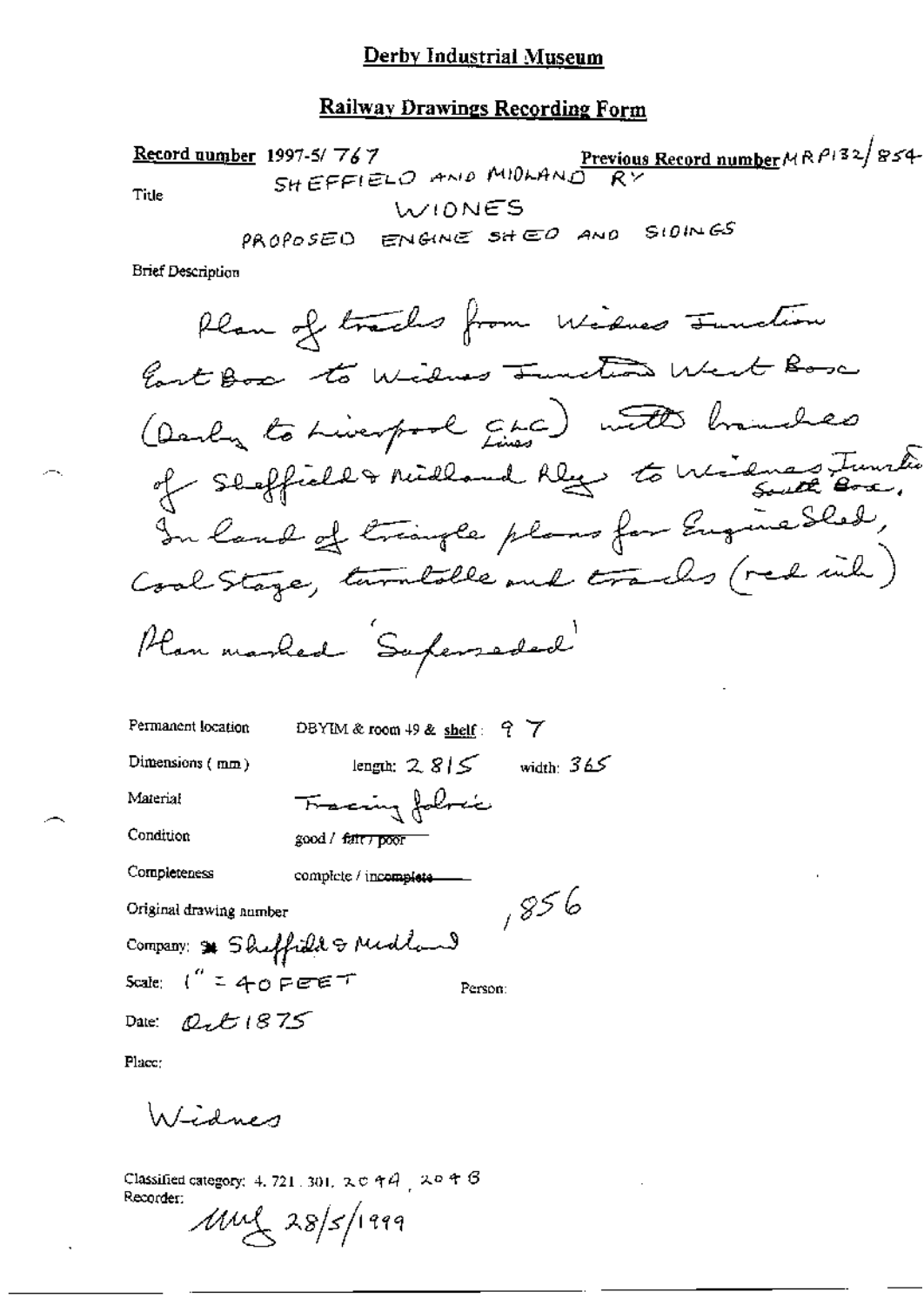$\cdot$ 

# **Railway Drawings Recording Form**

 $\blacksquare$ 

## Record number 1997-5/659

Previous Record number 
$$
MP132
$$
,  $739$ 

 $\mathcal{L}$ 

Title

**Brief Description** 

| Permanent location                                      | DBYIM & room $49$ & shelf: $9$ |              |
|---------------------------------------------------------|--------------------------------|--------------|
| Dimensions (mm)                                         | length: $440$                  | width: $470$ |
| Material                                                | Tracing folio                  |              |
| Condition                                               | good / fair+poor <sup>-"</sup> |              |
| Completeness                                            | complete / incomplete          |              |
| Original drawing number                                 |                                |              |
| Company: $\forall A$                                    |                                |              |
| Scale: HORIZ: $1^* = 4$ CHAINS<br>VERT: $1^* = 40$ FEET | Person:                        |              |

Place:

Date:

Lidover W

Classified category: 4, 721, 301,  $2, 04B$ Recorder:  $\mu$   $\mu$   $\left| \frac{1}{2} \right|$   $(998)$